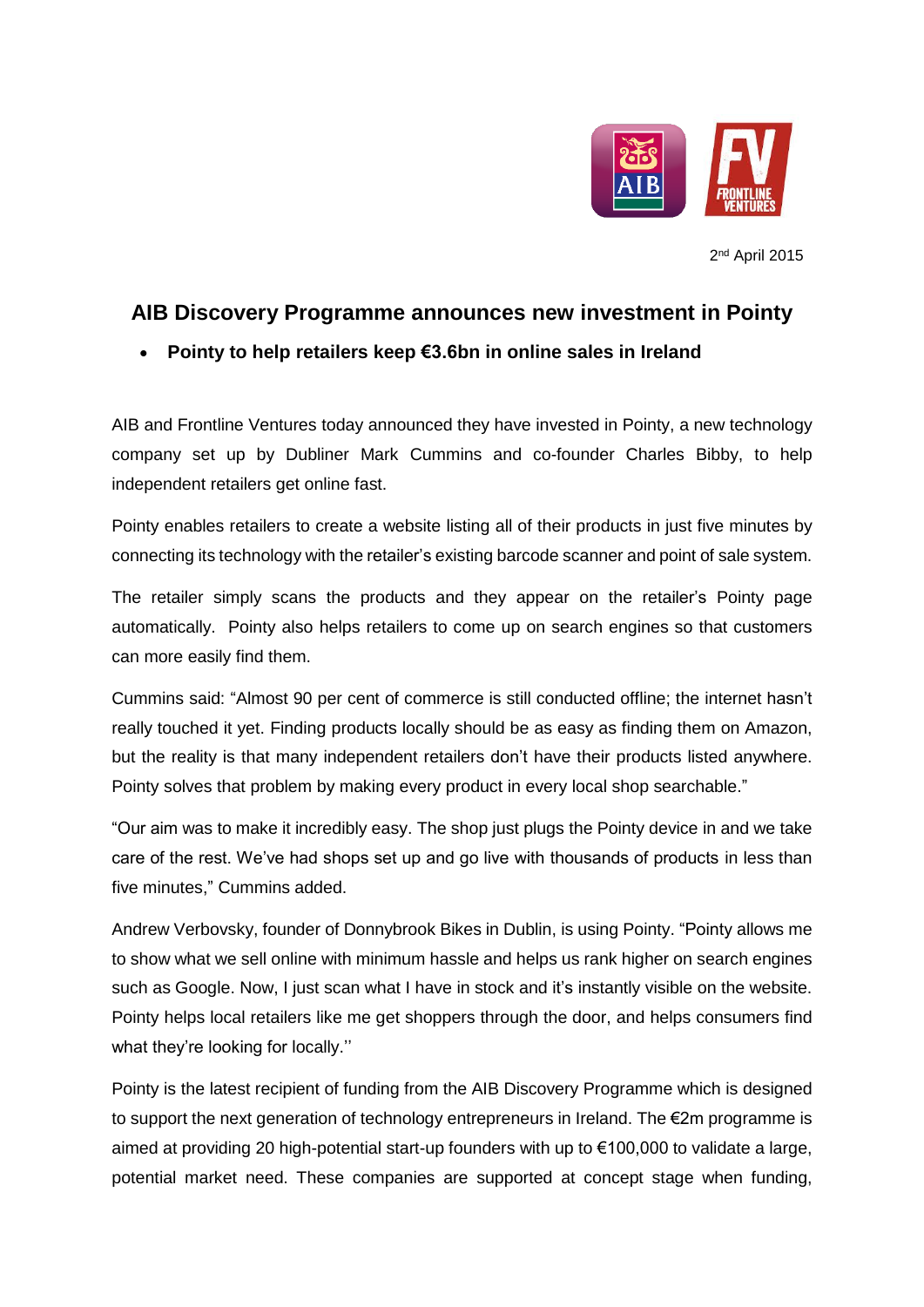resources, and mentorship are traditionally hard to source. This programme forms part of the Frontline Ventures l Fund Partnership of €40m.

AIB's Head of Technology, Media and Telecoms Banking, John O'Dwyer, said: "Irish consumers are spending an estimated €6 billion online per annum of which only 40% is being kept in Ireland. A key objective of the Government's National Digital Strategy is to help local retailers capture more of this market and Pointy's innovative device is addressing that very need by taking the complexity out of e-commerce for local retailers. There is a potential market of €3.6 billion in online sales that currently leaks out of Ireland. Pointy can help Irish retailers target some of those sales."

"We developed the AIB Discovery Programme to support Ireland's brightest technology entrepreneurs get a big idea off the ground at a very early stage when funding can be difficult to secure,'' O'Dwyer added.

Will Prendergast, Partner of Frontline Ventures, said: "Ireland has shown it can produce entrepreneurs who have the ambition to disrupt entire industries. The AIB Discovery programme is designed to support entrepreneurs of that level of ambition when they need resources to complete customer discovery."

### **-Ends-**

### **Pictures issued by Fennell Photography**

### **FOR FURTHER INFORMATION, PLEASE CONTACT:**

Will Prendergast. Frontline Ventures Tel: 087-1223652 Email [willp@frontline.vc](mailto:willp@frontline.vc)

Kathleen Barrington, AIB Press Office Tel: 017721382 Email: [kathleen.m.barrington@aib.ie](mailto:kathleen.m.barrington@aib.ie)

Mark Cummins, **Pointy** Tel: 01-6599271 Email: [press@pointy.com](mailto:press@pointy.com)

#### **NOTES TO EDITOR:**

#### **About Pointy:**

Pointy [\(www.pointy.com\)](http://www.pointy.com/) is a new Irish start-up which helps people find products in their local shops on their smartphone or other device. While the internet has made it much easier to access most kinds of information, it has remained curiously difficult to find things in shops around the corner. The company has created a small electronic device that plugs into a shop's barcode scanner. Whenever a product is scanned, Pointy automatically recognizes it and uses the information to build up a website for the shop.